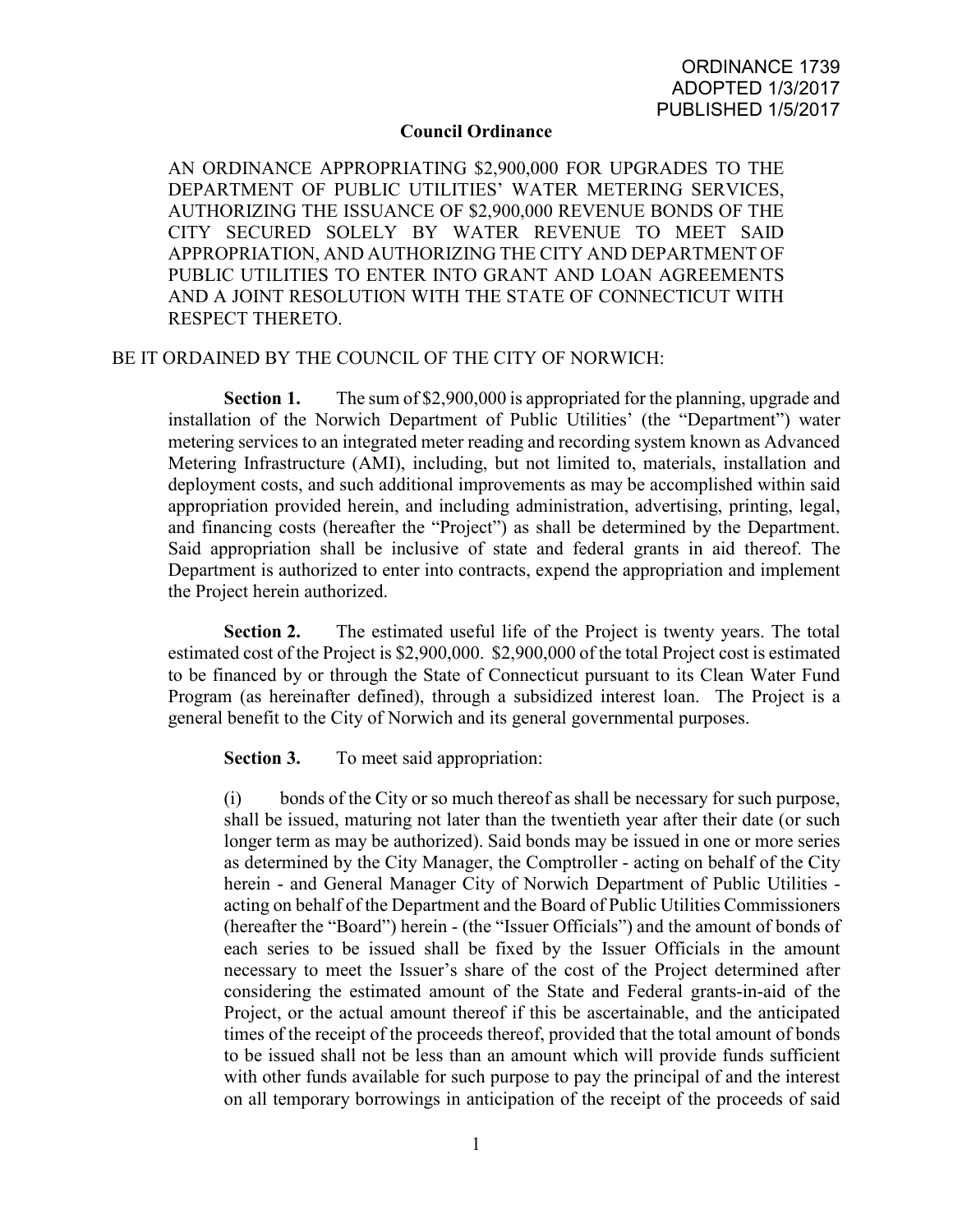bonds outstanding at the time of the issuance thereof, and to pay for the administrative, printing and legal costs of issuing the bonds. The bonds shall be in the denomination of \$1,000 or a whole multiple thereof, or, be combined with other bonds of the Issuer and such combined issue shall be in the denomination per aggregate maturity of \$1,000 or a whole multiple thereof, be issued in bearer form or in fully registered form, be executed in the name and on behalf of the City by the facsimile or manual signatures of the Issuer Officials bear the City seal or a facsimile thereof, be certified by a bank or trust company designated by the Issuer Officials, which bank or trust company may be designated the registrar and transfer agent, be payable at a bank or trust company designated by the Issuer Officials and be approved as to their legality by Bond Counsel. They shall bear such rate or rates of interest as shall be determined by the Issuer Officials. The issuance of such bonds in one or more series, the aggregate principal amount of bonds to be issued, the annual installments of principal, redemption provisions, if any, the date, time of issue and sale and other terms, details and particulars of such bonds shall be determined by the Issuer Officials, in accordance with the Joint Resolution. In the case of Parity Indebtedness as defined in the Joint Resolution between the City of Norwich and the Board (as hereinafter defined as the "Joint Resolution"), the Issuer Officials, shall also determine the revenues and property to be pledged for payment of such Parity Indebtedness; or

(ii) temporary notes of the City may be issued in one or more series pursuant to Section 7-244a of the General Statutes of Connecticut, as amended. The amount of such notes to be issued, if any, shall be determined by the Issuer Officials, and they are hereby authorized to determine the date, maturity, interest rate, form and other details and particulars of such notes, and to sell, execute and deliver the same; or

(iii) interim funding obligations and project loan obligations or any other obligations of the City (hereinafter "Clean Water Fund Obligations") evidencing an obligation to repay any portion of the costs of the Project determined by the State of Connecticut Department of Environmental Protection, Public Health or other department as applicable to be eligible for funding under Section 22a-475 et seq. of the Connecticut General Statutes, as the same may be amended from time to time (the "Clean Water Fund Program"). The General Manager City of Norwich Department of Public Utilities is authorized in the name and on behalf of the City and the Board to apply for and accept any and all Federal and State loans and/or grants-in-aid of the Project and is further authorized to expend said funds in accordance with the terms hereof and in connection therewith to contract in the name of the Department with engineers, contractors and others. The City may issue Clean Water Fund Obligations in one or more series and in such denominations as the Issuer Officials shall determine, provided that the total of all such Clean Water Fund Obligations, bonds and notes issued and appropriation expended pursuant to this ordinance shall not exceed \$2,900,000. The Issuer Officials are hereby authorized to determine the amount, date, maturity, interest rate, form and other details and particulars of such interim funding obligations and project loan obligations, subject to the provisions of the Clean Water Fund Program, and to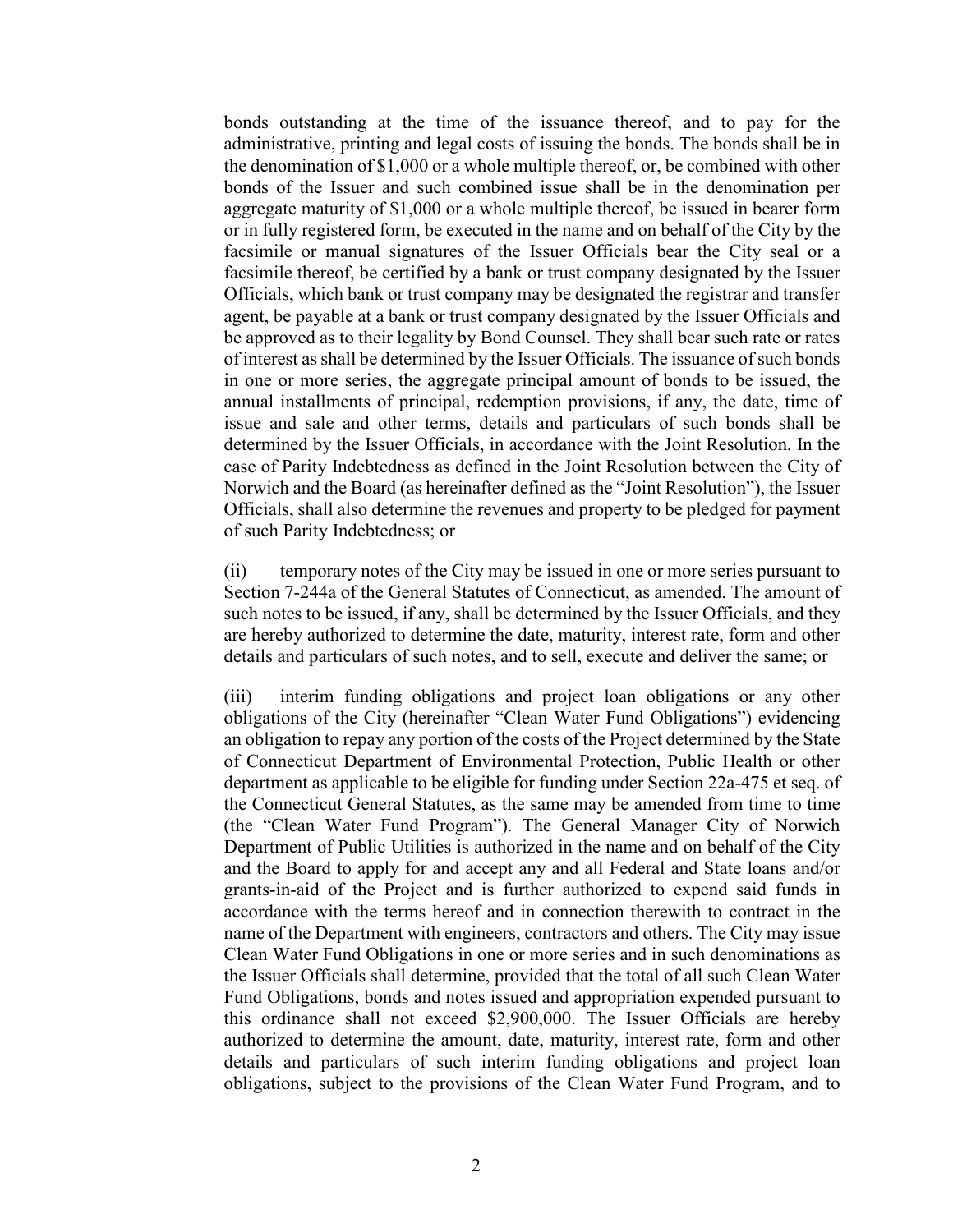execute and deliver the same. Clean Water Fund Obligations shall be secured solely from a pledge of water system revenues; or

(iv) promissory notes, bonds or other obligations made payable to the United States of America to meet any portion of the costs of the Project determined by the federal government, including acting through the Rural Utility Service of the United States Department of Agriculture ("USDA") or other federal program or agency, to be eligible for loan and/or grant monies; or

(v) any combination of bonds, temporary notes, notes, or obligations as set forth in the preceding subsections may be issued, provided that the total, aggregate principal amount thereof outstanding, and including the amount of grant funding obtained pursuant to a Project Grant and Project Loan Agreement, at any time shall not exceed \$2,900,000.

## **Section 4.**

(i) Bonds, temporary notes, or water assessment notes, Clean Water Fund Obligations and federal obligations all as set forth in section 3 are hereafter referred to as "Bonds." The Bonds shall be water revenue bonds of the City, the payment of principal and interest on which shall be secured solely by revenues derived from the operation of the water system, including use charges, connection charges, benefit assessments or any combination thereof, investment income derived there from, or other property of the water system or revenue derived from the operation of the water system in accordance with the Joint Resolution. Each of the Bonds shall recite to the effect that every requirement of law relating to its issue has been duly complied with, that such Bond is within every debt and other limit prescribed by law, that such Bond does not constitute a general obligation of the City for which its full faith and credit is pledged, and that such Bond is payable solely from revenues, assessments, charges or property of the water system specifically pledged therefore.

(ii) The bonds authorized to be issued by section 3 shall be, issued and secured pursuant to the Joint Resolution approved by the City Council on August 7, 2000, and the Board on July 17, 2000, as amended, and as supplemented by various supplemental Resolutions adopted pursuant to the Joint Resolution, and which is hereby ratified, confirmed and approved in its entirety, including without limitation, the rate and revenue covenants therein. The Board irrevocably agrees to comply with the provisions of the Joint Resolution, including Supplemental Resolutions, including but not limited to: to set, establish and collect and maintain rates and revenue as necessary to continually comply with the terms, conditions and covenants of the General Resolution. The City irrevocably agrees to comply with the provisions of the General Resolution. In order to implement the provisions of the Joint Resolution the City and the Board may enter into an indenture of trust with a bank and trust company which indenture may contain provisions customarily included in revenue bond financings, including provisions of a similar nature to those in the Joint Resolution and which are necessary, convenient or advisable in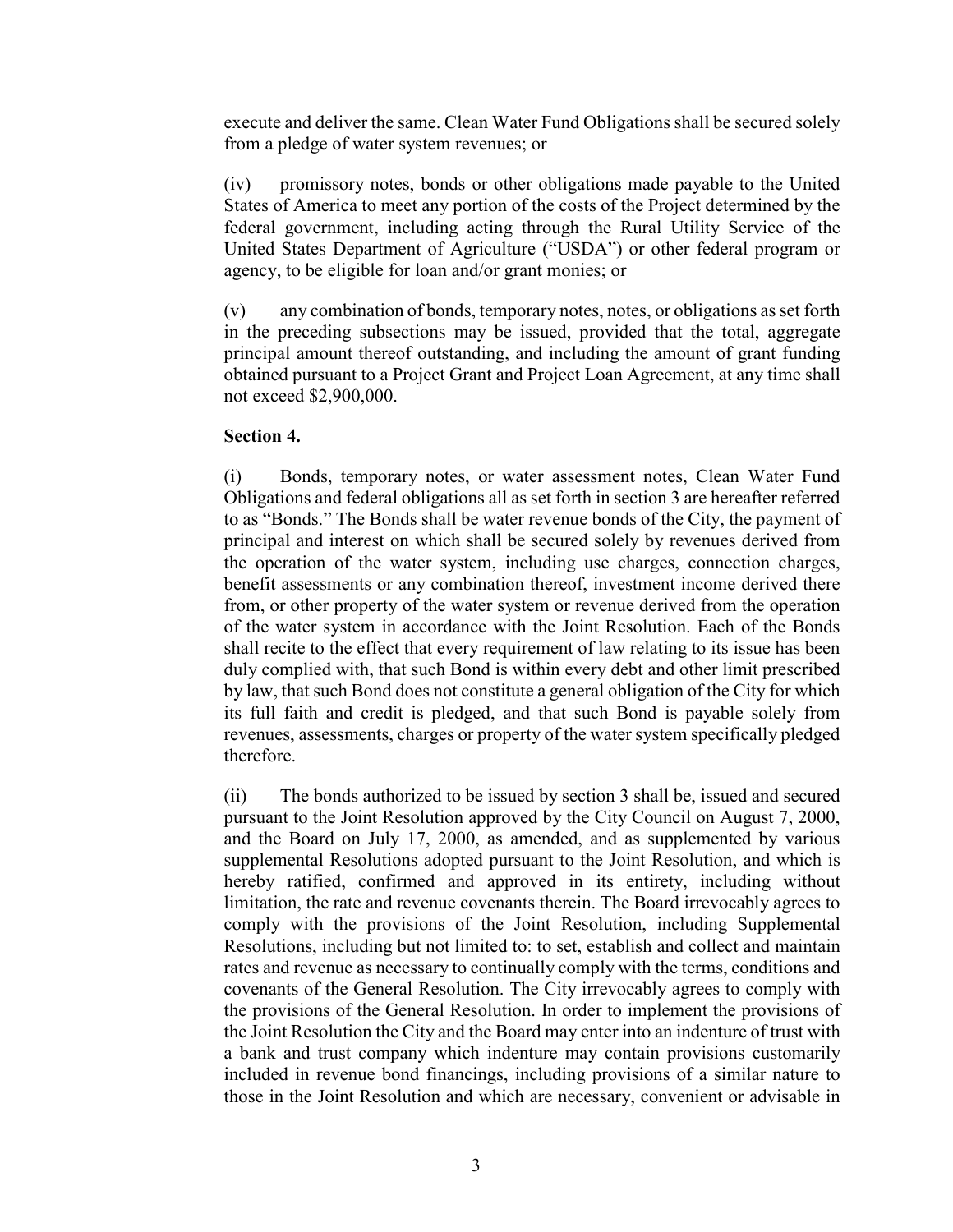connection with the issuance of the Bonds and their marketability. The Issuer Officials are hereby authorized to execute and deliver on behalf of the City and the Board an indenture in such final form and containing such terms and conditions as they shall approve, and their signatures on any such indenture shall be conclusive evidence of their approval as authorized hereby.

(iii) The Issuer Officials on behalf of the City and the Board are authorized to agree to additional terms and to delete or change existing terms and otherwise amend the form of Joint Resolution in order to obtain State or federal funding, provide better security for the bonds, correct any matter, cure any ambiguity or defect or otherwise benefit the Issuer in their judgment. Such additional or different terms may include restrictions on the use of water funds or fund balance or water operations, coverage ratios, additional or changed reserve requirements, identification and pledge of revenues securing the Bonds, providing for the form of the Bonds, conditions precedent to the issuance of Bonds and additional Bonds, the establishment and maintenance of funds and the use and disposition there from, including but not limited to accounts for the payment of debt service, the payment of operating expenses, debt service reserve and other reserve accounts, providing for the issuance of subordinated indebtedness, defining an event of default and providing for the allocation of revenues in such event, credit enhancement, providing for a pledge and allocation of water revenues to pay for obligations issued by third parties, and provisions of a similar and different nature to those in the Joint Resolution and which are necessary, convenient or advisable in connection with the issuance of the Bonds and their marketability, and to obtain the benefits of any state or federal grant or low interest loan program, including but not limited to the Clean Water Fund and Federal Department of Agriculture Programs. The Issuer Officials are hereby authorized, in addition to the General Resolution, to execute and deliver on behalf of the Issuer and the Board an indenture of trust in such final form and containing such terms and conditions as they shall approve, and their signatures on any such indenture shall be conclusive evidence of their approval as authorized hereby.

**Section 5.** The issue of the Bonds aforesaid and of all other bonds or notes of the City heretofore authorized but not yet issued, as of the effective date of this Ordinance, would not cause the indebtedness of the City to exceed any debt limit calculated in accordance with law.

**Section 6.** Said Bonds shall be sold by the Issuer Officials in a competitive offering or by negotiation, in their discretion. If sold in a competitive offering, the Bonds shall be sold upon sealed proposals at not less than par and accrued interest on the basis of the lowest not or true interest cost to the City. A notice of sale or a summary thereof describing the bonds and setting forth the terms and conditions of the sale shall be published at least five days in advance of the sale in a recognized publication carrying municipal bond notices and devoted primarily to financial news and the subject of state and municipal bonds. If the Bonds are sold by negotiation, the Issuer Officials, are authorized to execute a purchase agreement on behalf of the City and Board containing